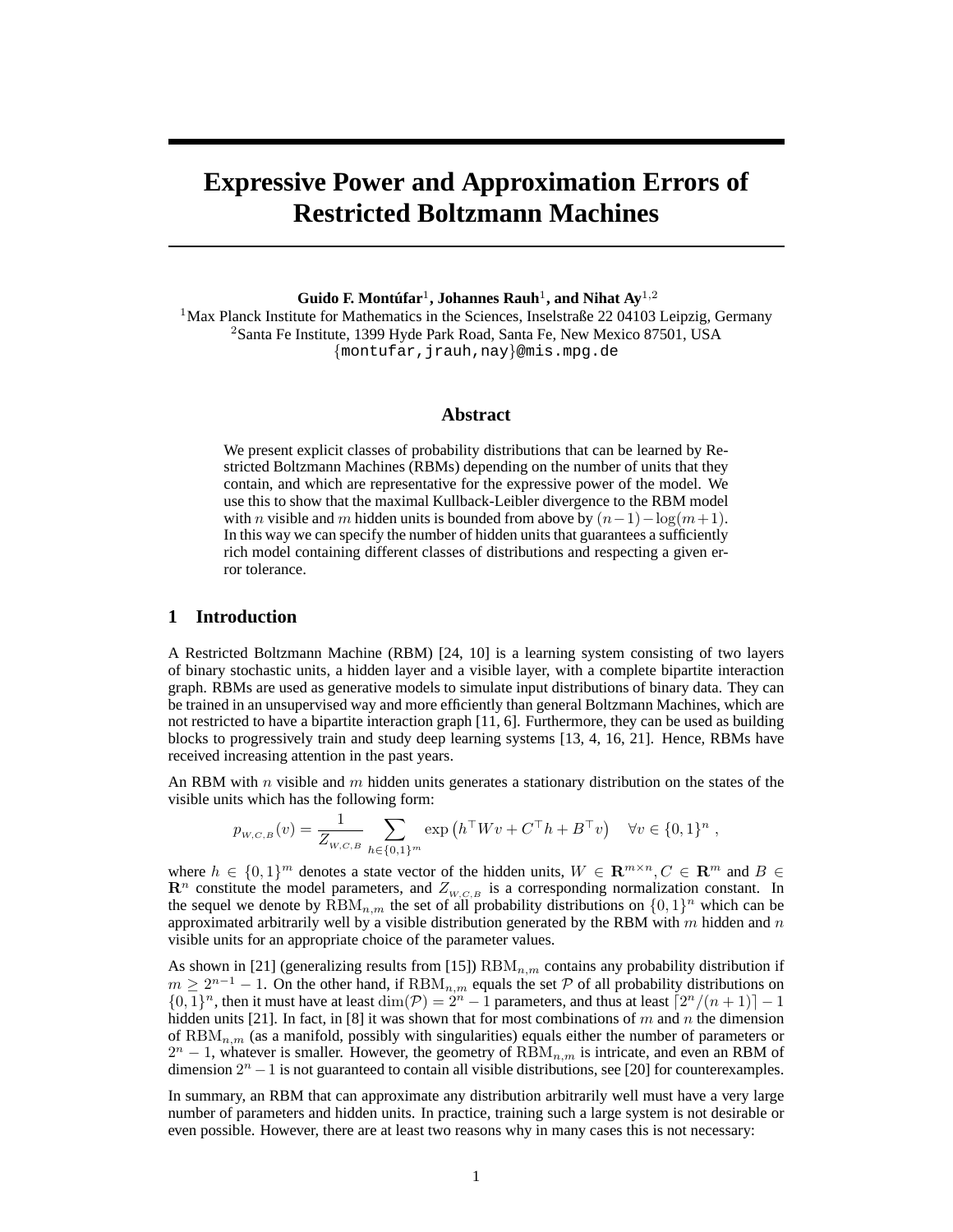- An appropriate approximation of distributions is sufficient for most purposes.
- The interesting distributions the system shall simulate belong to a small class of distributions. Therefore, the model does not need to approximate all distributions.

For example, the set of optimal policies in reinforcement learning [25], the set of dynamics kernels that maximize predictive information in robotics [26] or the information flow in neural networks [3] are contained in very low dimensional manifolds; see [2]. On the other hand, usually it is very hard to mathematically describe a set containing the optimal solutions to general problems, or a set of interesting probability distributions (for example the class of distributions generating natural images). Furthermore, although RBMs are parametric models and for any choice of the parameters we have a resulting probability distribution, in general it is difficult to explicitly specify this resulting probability distribution (or even to estimate it [18]). Due to these difficulties the number of hidden units m is often chosen on the basis of experience [12], or m is considered as a hyperparameter which is optimized by extensive search, depending on the distributions to be simulated by the RBM.

In this paper we give an explicit description of classes of distributions that are contained in  $\text{RBM}_{n,m}$ , and which are representative for the expressive power of this model. Using this description, we estimate the maximal Kullback-Leibler divergence between an arbitrary probability distribution and the best approximation within  $RBM_{n,m}$ .

This paper is organized as follows: Section 2 discusses the different kinds of errors that appear when an RBM learns. Section 3 introduces the statistical models studied in this paper. Section 4 studies submodels of  $\text{RBM}_{n,m}$ . An upper bound of the approximation error for RBMs is found in Section 5.

## **2 Approximation Error**

When training an RBM to represent a distribution  $p$ , there are mainly three contributions to the discrepancy between  $p$  and the state of the RBM after training:

- 1. Usually the underlying distribution  $p$  is unknown and only a set of samples generated by p is observed. These samples can be represented as an empirical distribution  $p^{\text{Data}}$ , which usually is not identical with  $p$ .
- 2. The set  $\text{RBM}_{n,m}$  does not contain every probability distribution, unless the number of hidden units is very large, as we outlined in the introduction. Therefore, we have an approximation error given by the distance of  $p^{\text{Data}}$  to the best approximation  $p^{\text{Data}}_{\text{RBM}}$  contained in the RBM model.
- 3. The learning process may yield a solution  $\tilde{p}_{\text{RBM}}^{\text{Data}}$  in RBM which is not the optimum  $p_{\text{RBM}}^{\text{Data}}$ . This occurs, for example, if the learning algorithm gets trapped in a local optimum, or if it optimizes an objective different from Maximum Likelihood, e.g. contrastive divergence (CD), see [6].

In this paper we study the expressive power of the RBM model and the Kullback-Leibler divergence from an arbitrary distribution to its best representation within the RBM model. Estimating the approximation error is difficult, because the geometry of the RBM model is not sufficiently understood. Our strategy is to find subsets  $M \subseteq \text{RBM}_{n,m}$  that are easy to describe. Then the maximal error when approximating probability distributions with an RBM is upper bounded by the maximal error when approximating with  $M$ .

Consider a finite set X. A real valued function on X can be seen as a real vector with  $|\mathcal{X}|$  entries. The set  $\mathcal{P} = \mathcal{P}(\mathcal{X})$  of all probability distributions on X is a  $(|\mathcal{X}| - 1)$ -dimensional simplex in  $\mathbf{R}^{|\mathcal{X}|}$ . There are several notions of distance between probability distributions, and in turn for the error in the representation (approximation) of a probability distribution. One possibility is to use the induced distance of the Euclidian space  $\mathbb{R}^{|\mathcal{X}|}$ . From the point of view of information theory, a more meaningful distance notion for probability distributions is the Kullback-Leibler divergence:

$$
D(p||q) := \sum_{x} p(x) \log \frac{p(x)}{q(x)}.
$$

In this paper we use the basis 2 logarithm. The Kullback-Leibler (KL) divergence is non-negative and vanishes if and only if  $p = q$ . If the support of q does not contain the support of p it is defined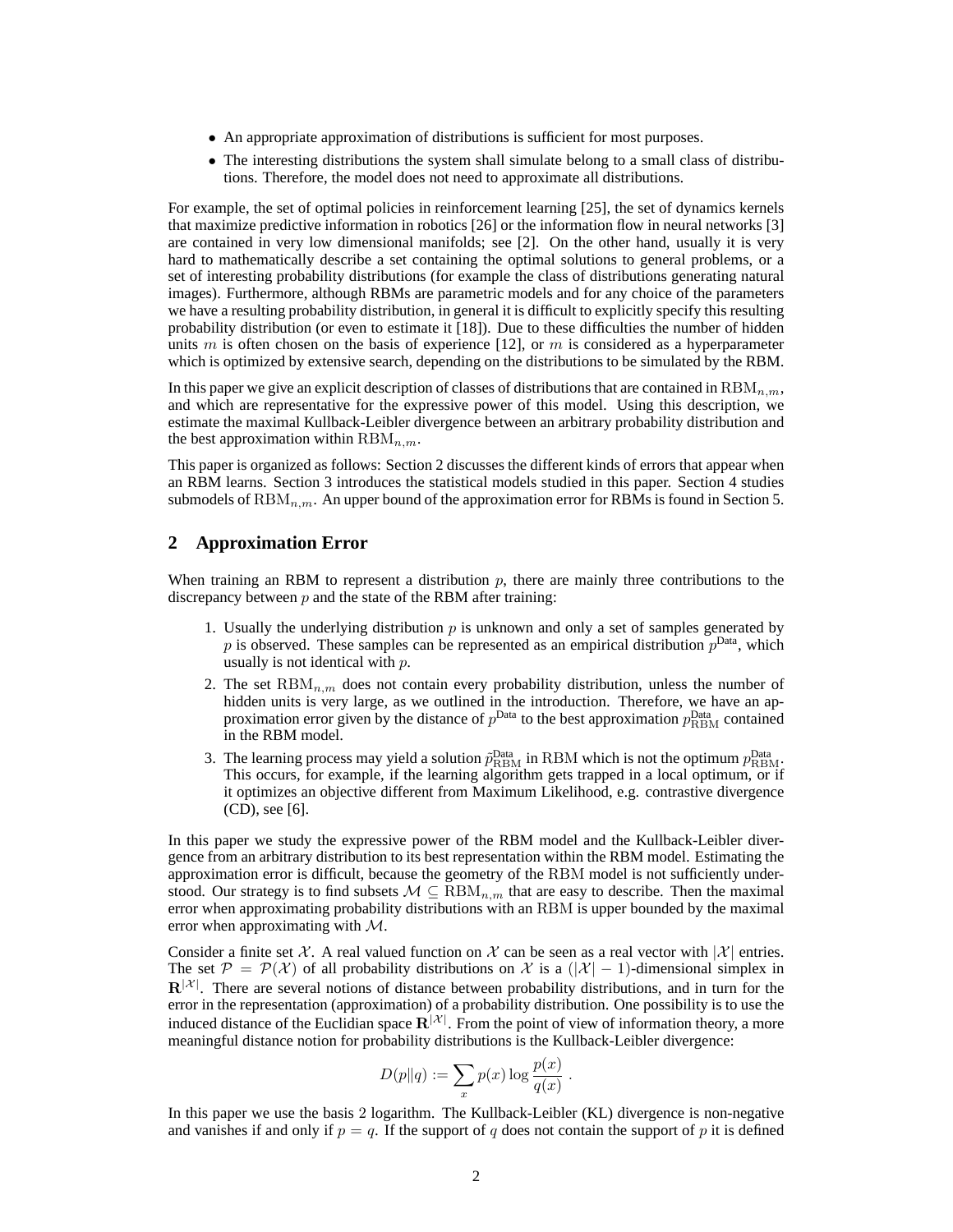

Figure 1: This figure gives an intuition on what the size of an error means for probability distributions on images with  $16 \times 16$  pixels. Every column shows four samples drawn from the best approximation q of the distribution  $p = \frac{1}{2}(\delta_{(1...1)} + \delta_{(0...0)})$  within a partition model with 2 randomly chosen cubical blocks, containing  $(0 \dots 0)$  and  $(1 \dots 1)$ , of cardinality from 1 (first column) to  $\frac{|X|}{2}$  (last column). As a measure of error ranging from 0 to 1 we take  $D(p||q)/D(p||\frac{1}{|X|})$ . The last column shows samples from the uniform distribution, which is, in particular, the best approximation of p within  $\text{RBM}_{n,0}$ . Note that an RBM with 1 hidden unit can approximate p with arbitrary accuracy, see Theorem 4.1.

as  $\infty$ . The summands with  $p(x) = 0$  are set to 0. The KL-divergence is not symmetric, but it has nice information theoretic properties [14, 7].

If  $\mathcal{E} \subseteq \mathcal{P}$  is a statistical model and if  $p \in \mathcal{P}$ , then any probability distribution  $p_{\mathcal{E}} \in \overline{\mathcal{E}}$  satisfying

$$
D(p||p_{\mathcal{E}}) = D(p||\mathcal{E}) := \min\{D(p||q) : q \in \mathcal{E}\}\
$$

is called a *(generalized) reversed information projection*, or  $rI$ -projection. Here,  $\overline{\mathcal{E}}$  denotes the closure of  $\mathcal E$ . If p is an empirical distribution, then one can show that any rI-projection is a maximum likelihood estimate.

In order to assess an RBM or some other model  $M$  we use the maximal approximation error with respect to the KL-divergence when approximating arbitrary probability distributions using  $\mathcal{M}$ :

$$
D_{\mathcal{M}} := \max \{ D(p \| \mathcal{M}) : p \in \mathcal{P} \} .
$$

For example, the maximal KL-divergence to the uniform distribution  $\frac{1}{|X|}$  is attained by any Dirac delta distributions  $\delta_x, x \in \mathcal{X}$ , and amounts to:

$$
D_{\left\{\frac{1}{|\mathcal{X}|}\right\}} = D(\delta_x || \frac{1}{|\mathcal{X}|}) = \log |\mathcal{X}| \tag{1}
$$

## **3 Model Classes**

#### **3.1 Exponential families and product measures**

In this work we only need a restricted class of exponential families, namely exponential families on a finite set with uniform reference measure. See [5] for more on exponential families. The boundary of discrete exponential families is discussed in [23], which uses a similar notation.

Let  $A \in \mathbf{R}^{d \times |\mathcal{X}|}$  be a matrix. The columns  $A_x$  of A will be indexed by  $x \in \mathcal{X}$ . The rows of A can be interpreted as functions on R. The *exponential family*  $\mathcal{E}_A$  with *sufficient statistics* A consists of all probability distributions of the form  $p_{\lambda}$ ,  $\lambda \in \mathbf{R}^d$ , where

$$
p_{\lambda}(x) = \frac{\exp(\lambda^{\top} A_x)}{\sum_{x} \exp(\lambda^{\top} A_x)}, \quad \text{for all } x \in \mathcal{X}.
$$

Note that any probability distribution in  $\mathcal{E}_A$  has full support. Furthermore,  $\mathcal{E}_A$  is in general not a closed set. The closure  $\overline{\mathcal{E}_A}$  (with respect to the usual topology on  $\mathbb{R}^{\mathcal{X}}$ ) will be important in the following. Exponential families behave nicely with respect to rI-projection: Any  $p \in \mathcal{P}$  has a unique rI-projection  $p_{\mathcal{E}}$  to  $\mathcal{E}_A$ .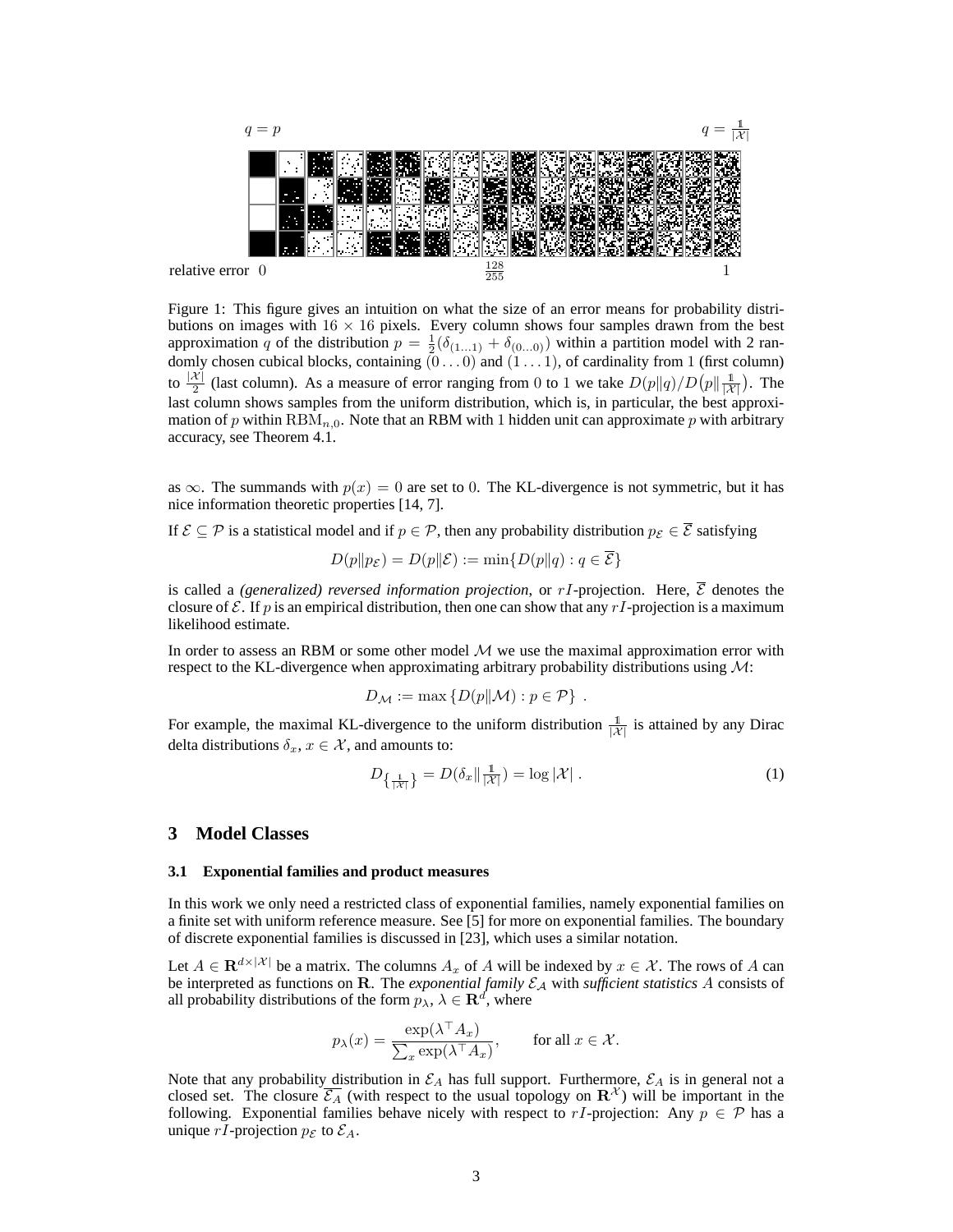The most important exponential families in this work are the independence models. The *independence model* of n binary random variables consists of all probability distributions on  $\{0,1\}$ <sup>n</sup> that factorize:

$$
\overline{\mathcal{E}_n} = \left\{ p \in \mathcal{P}(\mathcal{X}) : p(x_1, \dots, x_n) = \prod_{i=1}^n p_i(x_i) \text{ for some } p_i \in \mathcal{P}(\{0, 1\}) \right\}.
$$

It is the closure of an *n*-dimensional exponential family  $\mathcal{E}_n$ . This model corresponds to the RBM model with no hidden units. An element of the independence model is called a *product distribution*.

**Lemma 3.1 (Corollary 4.1 of [1])** Let  $\overline{\mathcal{E}_n}$  be the independence model on  $\{0,1\}^n$ . If  $n > 0$ , then  $D_{\mathcal{E}_n} = (n-1)$ . The global maximizers are the distributions of the form  $\frac{1}{2}(\delta_x + \delta_y)$ , where  $x, y \in$  $\{0, 1\}^n$  *satisfy*  $x_i + y_i = 1$  *for all i.* 

This result should be compared with (1). Although the independence model is much larger than the set  $\{\frac{1}{|X|}\}$ , the maximal divergence decreases only by 1. As shown in [22], if  $\mathcal{E}$  is any exponential family of dimension k, then  $D_{\mathcal{E}} \geq \log(|\mathcal{X}|/(k+1))$ . Thus, this notion of distance is rather strong. The exponential families satisfying  $D_{\mathcal{E}} = \log(|\mathcal{X}|/(k+1))$  are partition models; they will be defined in the following section.

#### **3.2 Partition models and mixtures of products with disjoint supports**

The *mixture* of m models  $M_1, \ldots, M_m \subseteq \mathcal{P}$  is the set of all convex combinations

$$
p = \sum_{i} \alpha_i p_i, \text{ where } p_i \in \mathcal{M}_i, \alpha_i \ge 0, \sum_{i} \alpha_i = 1.
$$
 (2)

In general, mixture models are complicated objects. Even if all models  $\mathcal{M}_1 = \cdots = \mathcal{M}_m$  are equal, it is difficult to describe the mixture [17, 19]. The situation simplifies considerably if the models have disjoint supports. Note that given any partition  $\xi = \{\mathcal{X}_1, \dots, \mathcal{X}_m\}$  of  $\mathcal{X}$ , any  $p \in \mathcal{P}$  can be written as  $p(x) = p^{\mathcal{X}_i}(x)p(\mathcal{X}_i)$  for all  $x \in \mathcal{X}_i$  and  $i \in \{1, ..., m\}$ , where  $p^{\mathcal{X}_i}$  is a probability measure in  $\mathcal{P}(\mathcal{X}_i)$  for all i.

**Lemma 3.2** *Let*  $\xi = \{X_1, \ldots, X_m\}$  *be a partition of* X *and let*  $M_1, \ldots, M_m$  *be statistical models such that*  $M_i \subseteq \mathcal{P}(\mathcal{X}_i)$ . Consider any  $p \in \mathcal{P}$  and corresponding  $p^{\mathcal{X}_i}$  such that  $p(x) = p^{\mathcal{X}_i}(x)p(\mathcal{X}_i)$ *for*  $x \in \mathcal{X}_i$ . Let  $p_i$  be an  $rI$ -projection of  $p^{\mathcal{X}_i}$  to  $\mathcal{M}_i$ . Then the  $rI$ -projection  $p_\mathcal{M}$  of  $P$  to the mixture  $\mathcal M$  of  $\mathcal M_1, \ldots, \mathcal M_m$  satisfies

 $p_{\mathcal{M}}(x) = p(\mathcal{X}_i)p_i(x), \qquad \text{whenever } x \in \mathcal{X}_i.$ *Therefore,*  $D(p||\mathcal{M}) = \sum_i p(\mathcal{X}_i)D(p^{\mathcal{X}_i}||\mathcal{M}_i)$ , and so  $D_{\mathcal{M}} = \max_{i=1,...,m} D_{\mathcal{M}_i}$ .

**Proof** Let  $p \in \mathcal{M}$  be as in (2). Then  $D(q||p) = \sum_{i=1}^{m} q(\mathcal{X}_i) D(q^{\mathcal{X}_i}||p_i)$  for all  $q \in \mathcal{P}$ . For fixed q this sum is minimal if and only if each term is minimal.

If each  $\mathcal{M}_i$  is an exponential family, then the mixture is also an exponential family (this is not true if the supports of the models  $\mathcal{M}_i$  are not disjoint). In the rest of this section we discuss two examples.

If each  $\mathcal{M}_i$  equals the set containing just the uniform distribution on  $\mathcal{X}_i$ , then  $\mathcal M$  is called the *partition model* of  $\xi$ , denoted with  $\mathcal{P}_{\xi}$ . The partition model  $\mathcal{P}_{\xi}$  is given by all distributions with constant value on each block  $\mathcal{X}_i$ , i.e. those that satisfy  $p(x) = p(y)$  for all  $x, y \in \mathcal{X}_i$ . This is the closure of the exponential family with sufficient statistics

$$
A_x = (\chi_1(x), \chi_2(x), \ldots, \chi_d(x))^\top
$$

,

where  $\chi_i := \chi_{\chi_i}$  is 1 on  $x \in \mathcal{X}_i$ , and 0 everywhere else. See [22] for interesting properties of partition models.

The partition models include the set of finite exchangeable distributions (see e.g. [9]), where the blocks of the partition are the sets of binary vectors which have the same number of entries equal to one. The probability of a vector  $v$  depends only on the number of ones, but not on their position.

**Corollary 3.3** *Let*  $\xi = \{X_1, \ldots, X_m\}$  *be a partition of* X. Then  $D_{\mathcal{P}_{\xi}} = \max_{i=1,\ldots,m} \log |\mathcal{X}_i|$ .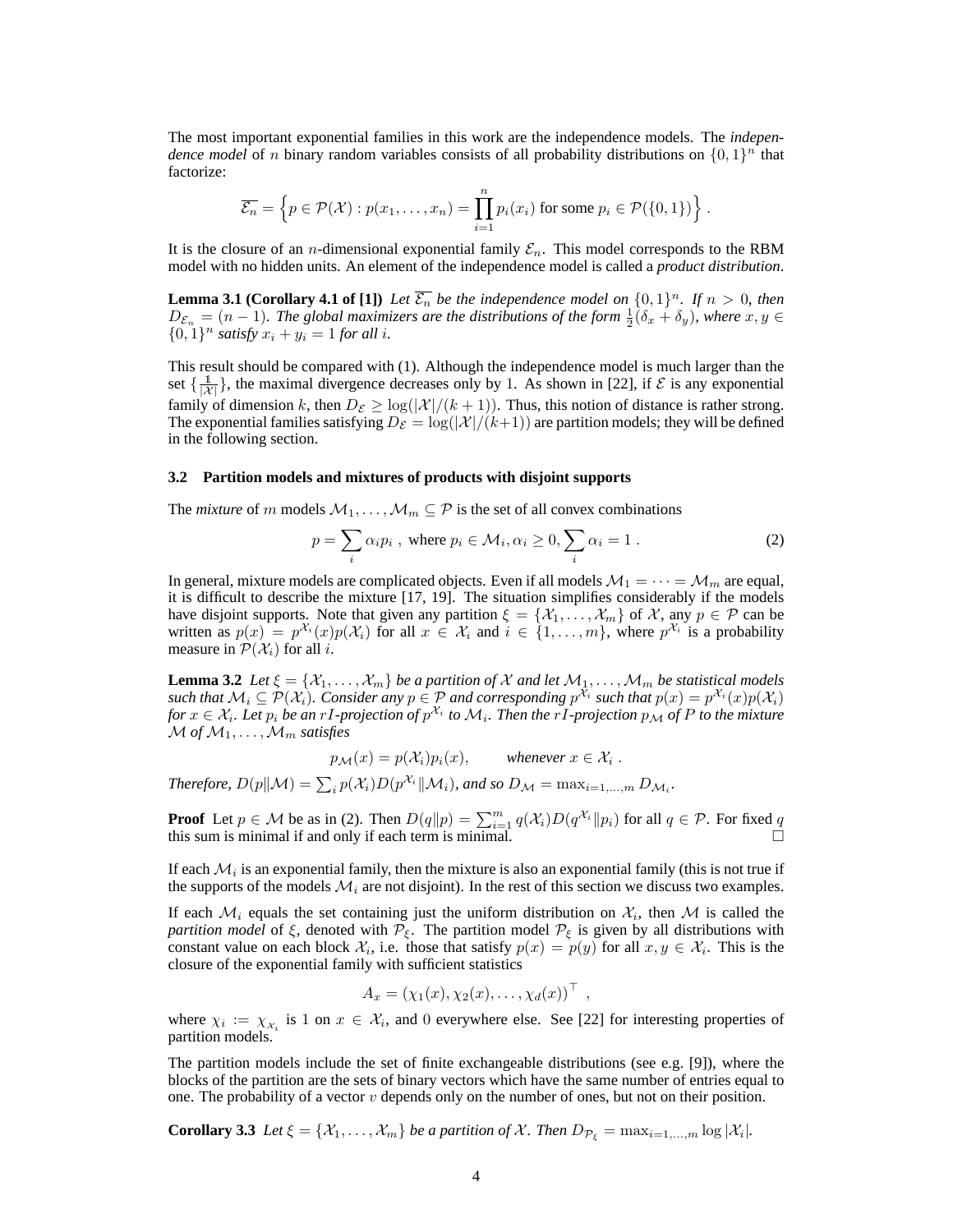

Figure 2: Models in  $\mathcal{P}(\{0,1\}^2)$ . Left: The blue line represents the partition model  $\mathcal{P}_{\xi}$  with partition  $\xi = \{(11), (01)\} \cup \{(00), (10)\}.$  The dashed lines represent the set of KL-divergence maximizers for  $\mathcal{P}_{\xi}$ . Right: The mixture of the product distributions  $\mathcal{E}_1$  and  $\mathcal{E}_2$  with disjoint supports on  $\{(11),(01)\}\$ and  $\{(00), (10)\}$  corresponding to the same partition  $\xi$  equals the whole simplex P.

Now assume that  $\mathcal{X} = \{0, 1\}^n$  is the set of binary vectors of length n. As a subset of  $\mathbb{R}^n$  it consists of the vertices (extreme points) of the *n*-dimensional hypercube. The vertices of a  $k$ -dimensional face of the *n*-cube are given by fixing the values of x in  $n - k$  positions:

$$
\{x \in \{0,1\}^n : x_i = \tilde{x}_i, \forall i \in I, \text{ for some } I \subseteq \{1,\dots,n\}, |I| = n - k\}
$$

We call such a subset  $\mathcal{Y} \subseteq \mathcal{X}$  *cubical* or a *face* of the *n*-cube. A cubical subset of cardinality  $2^k$  can be naturally identified with  $\{0,1\}^k$ . This identification allows to define independence models and product measures on  $\mathcal{P}(y) \subseteq \mathcal{P}(\mathcal{X})$ . Note that product measures on Y are also product measures on  $X$ , and the independence model on  $Y$  is a subset of the independence model on  $X$ .

**Corollary 3.4** *Let*  $\xi = \{X_1, \ldots, X_m\}$  *be a partition of*  $\mathcal{X} = \{0, 1\}^n$  *into cubical sets. For any i let*  $\mathcal{E}_i$  be the independence model on  $\mathcal{X}_i$ , and let M be the mixture of  $\mathcal{E}_1,\ldots,\mathcal{E}_m$ . Then

$$
D_{\mathcal{M}} = \max_{i=1,\dots,m} \log(|\mathcal{X}_i|) - 1.
$$

See Figure 1 for an intuition on the approximation error of partition models, and see Figure 2 for small examples of a partition model and of a mixture of products with disjoint support.

## **4 Classes of distributions that RBMs can learn**

Consider a set  $\xi = \{\mathcal{X}_i\}_{i=1}^m$  of m disjoint cubical sets  $\mathcal{X}_i$  in  $\mathcal{X}$ . Such a  $\xi$  is a partition of some subset  $\bigcup \xi = \bigcup_i X_i$  of X into m disjoint cubical sets. We write  $G_m$  for the collection of all such partitions. We have the following result:

**Theorem 4.1**  $\text{RBM}_{n,m}$  *contains the following distributions:* 

- *Any mixture of one arbitrary product distribution,* m−k *product distributions with support on arbitrary but disjoint faces of the* n*-cube, and* k *arbitrary distributions with support on any edges of the n-cube, for any*  $0 \leq k \leq m$ *. In particular:*
- *Any mixture of* m + 1 *product distributions with disjoint cubical supports. In consequence,*  $RBM_{n,m}$  *contains the partition model of any partition in*  $G_{m+1}$ *.*

Restricting the cubical sets of the second item to edges, i.e. pairs of vectors differing in one entry, we see that the above theorem implies the following previously known result, which was shown in [21].

**Corollary 4.2**  $\text{RBM}_{n,m}$  *contains the following distributions:* 

- Any distribution with a support set that can be covered by  $m + 1$  pairs of vectors differing *in one entry. In particular, this includes:*
- Any distribution in  $P$  with a support of cardinality smaller than or equal to  $m + 1$ .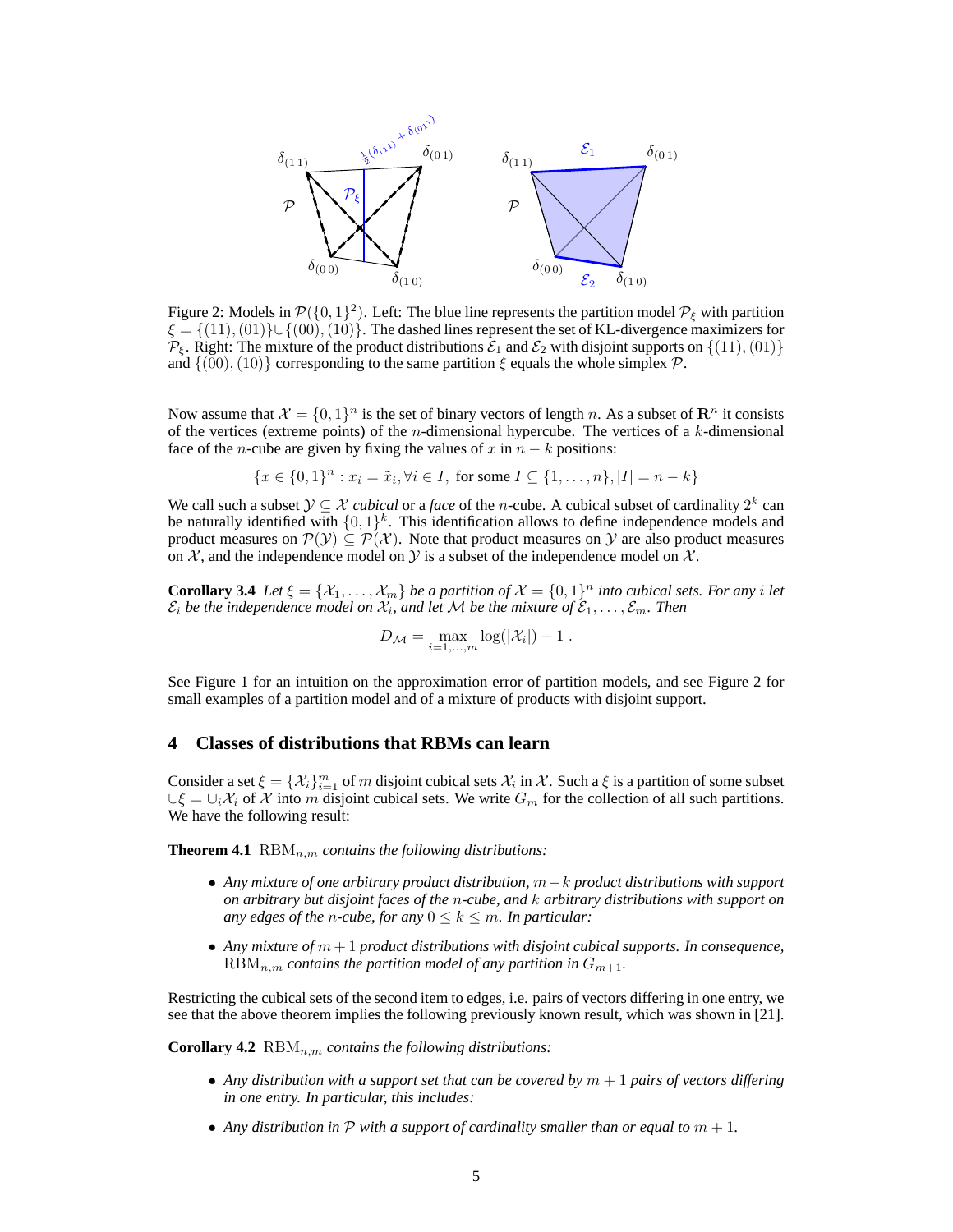Corollary 4.2 implies that an RBM with  $m \geq 2^{n-1} - 1$  hidden units is a universal approximator of distributions on  $\{0,1\}^n$ , i.e. can approximate any distribution to an arbitrarily good accuracy.

Assume  $m + 1 = 2<sup>k</sup>$  and let  $\xi$  be a partition of X into  $m + 1$  disjoint cubical sets of equal size. Let us denote by  $\mathcal{P}_{\xi,1}$  the set of all distributions which can be written as a mixture of  $m+1$  product distributions with support on the elements of  $\xi$ . The dimension of  $\mathcal{P}_{\xi,1}$  is given by

$$
\dim \mathcal{P}_{\xi,1} = (m+1)\log\left(\frac{2^n}{m+1}\right) + m + 1 + n = (m+1)\cdot n + (m+1) + n - (m+1)\log(m+1).
$$

The dimension of the set of visible distribution represented by an RBM is at most equal to the number of paramters, see [21], this is  $m \cdot n + m + n$ . This means that the class given above has roughly the same dimension of the set of distributions that can be represented. In fact,

 $\dim P_{\xi,1} - \dim RBM_{m-1} = n + 1 - (m+1)\log(m+1)$ .

This means that the class of distributions  $\mathcal{P}_{\xi,1}$  which by Theorem 4.1 can be represented by  $\text{RBM}_{n,m}$ is not contained in  $\text{RBM}_{n,m-1}$  when  $(m+1)^{m+1} \leq 2^{n+1}$ .

**Proof of Theorem 4.1** The proof draws on ideas from [15] and [21]. An RBM with no hidden units can represent precisely the independence model, i.e. all product distributions, and in particular any uniform distribution on a face of the  $n$ -cube.

Consider an RBM with  $m - 1$  hidden units. For any choice of the parameters  $W \in \mathbb{R}^{m-1 \times n}, B \in$  $\mathbf{R}^n, C \in \mathbf{R}^{m-1}$  we can write the resulting distribution on the visible units as:

$$
p(v) = \frac{\sum_{h} z(v, h)}{\sum_{v', h'} z(v', h')} \,, \tag{3}
$$

.

where  $z(v, h) = \exp(hWv + Bv + Ch)$ . Appending one additional hidden unit, with connection weights w to the visible units and bias c, produces a new distribution which can be written as follows:

$$
p_{w,c}(v) = \frac{(1 + \exp(wv + c)) \sum_h z(v, h)}{\sum_{v',h'} (1 + \exp(wv' + c)) z(v', h')}
$$

Consider now any set  $I \subseteq [n] := \{1, \ldots, n\}$  and an arbitrary visible vector  $u \in \mathcal{X}$ . The values of u in the positions  $[n] \setminus I$  define a face  $F := \{v \in \mathcal{X} : v_i = u_i, \forall i \notin I\}$  of the *n*-cube of dimension  $|I|$ . Let  $1 := (1, \ldots, 1) \in \mathbb{R}^n$  and denote by  $u^{I,0}$  the vector with entries  $u_i^{I,0} = u_i, \forall i \notin I$  and  $u_i^{I,0} = 0, \forall i \in I$ . Let  $\lambda^I \in \mathbb{R}^n$  with  $\lambda_i^I = 0$ ,  $\forall i \notin I$  and let  $\lambda_c, a \in \mathbb{R}$ . Define the connection weights  $w$  and  $c$  as follows:

$$
w = a(u^{I,0} - \frac{1}{2}1^{I,0}) + \lambda^I,
$$
  

$$
c = -a(u^{I,0} - \frac{1}{2}1^{I,0})^{\top}u + \lambda_c.
$$

For this choice and  $a \rightarrow \infty$  equation (4) yields:

$$
p_{w,c}(v) = \begin{cases} \frac{p(v)}{1 + \sum_{v' \in F} \exp(\lambda^{I} \cdot v' + \lambda_c)p(v')}, & \forall v \notin F \\ \frac{(1 + \exp(\lambda^{I} \cdot v + \lambda_c))p(v)}{1 + \sum_{v' \in F} \exp(\lambda^{I} \cdot v' + \lambda_c)p(v')}, & \forall v \in F \end{cases} . \tag{4}
$$

If the initial  $p$  from equation (3) is such that its restriction to  $F$  is a product distribution, then  $p(v) = K \exp(\eta^I \cdot v)$ ,  $\forall v \in F$ , where K is a constant and  $\eta^I$  is a vector with  $\eta_i^I = 0$ ,  $\forall i \notin I$ . We can choose  $\lambda^I = \beta^I - \eta^I$ , and  $\exp(\lambda_c) = \alpha \frac{1}{K \sum_{v \in F} \exp(\beta^I \cdot v)}$ . For this choice, equation (4) yields:

$$
p_{w,c} = (\alpha - 1)p + \alpha \hat{p} ,
$$

where  $\hat{p}$  is a product distribution with support in F and arbitrary natural parameters  $\beta^I$ , and  $\alpha$  is an arbitrary mixture weight in [0, 1]. Finally, the product distributions on edges of the cube are arbitrary, see [19] or [21] for details, and hence the restriction of any  $p$  to any edge is a product distribution.  $\Box$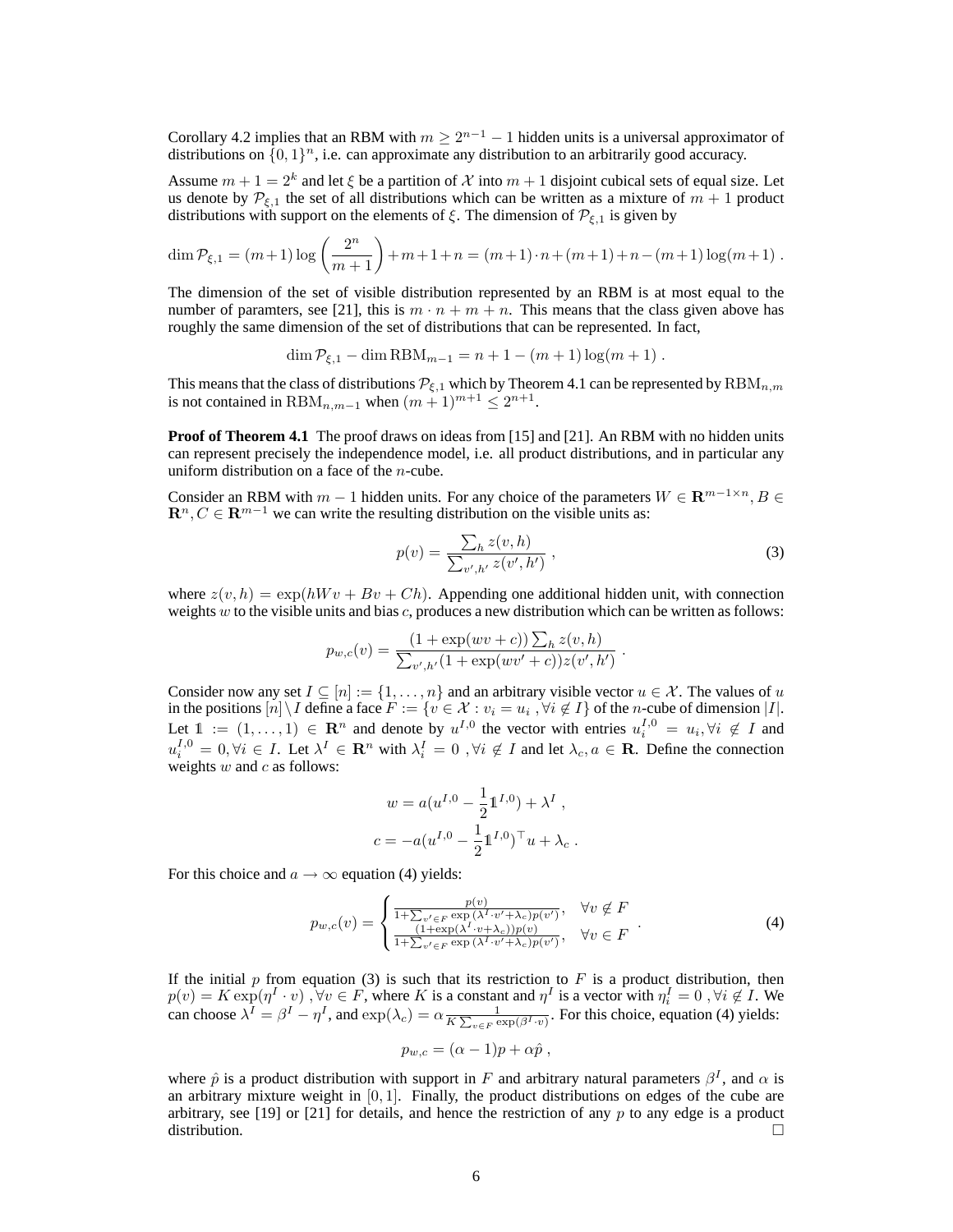

Figure 3: This figure demonstrates our results for  $n = 3$  and  $n = 4$  visible units. The red curves represent the bounds from Theorem 5.1. We fixed  $p<sup>parity</sup>$  as target distribution, the uniform distribution on binary length *n* vectors with an even number of ones. The distribution  $p^{\text{parity}}$  is not the KL-maximizer from  $\text{RBM}_{n,m}$ , but it is in general difficult to represent. Qualitatively, samples from  $p^{\text{parity}}$  look like uniformly distributed, and representing  $p^{\text{parity}}$  requires the maximal number of product mixture components [20, 19]. For both values of n and each  $m = 0, \ldots, 2<sup>n</sup>/2$  we initialized 500 resp. 1000 RBMs at parameter values chosen uniformly at random in the range [−10, 10]. The inset of the left figure shows the resulting KL-divergence  $D(p^{\text{parity}}||p^{\text{rand}}_{\text{RBM}})$  (for  $n = 4$  the resulting KL-divergence was larger). Randomly chosen distributions in  $RBM_{n,m}$  are likely to be very far from the target distribution. We trained these randomly initialized RBMs using CD for 500 training epochs, learning rate 1 and a list of even parity vectors as training data. The result after training is given by the blue circles. After training the RBMs the result is often not better than the uniform distribution, for which  $D(p^{\text{parity}}||\frac{1}{|I_0|})$  $(\frac{1}{\left[\{0,1\}^n\right]}) = 1$ . For each m, the best set of parameters after training was used to initialize a further CD training with a smaller learning rate (green squares, mostly covered) followed by a short maximum likelihood gradient ascent (red filled squares).

## **5 Maximal Approximation Errors of RBMs**

Let  $m < 2^{n-1} - 1$ . By Theorem 4.1 all partition models for partitions of  $\{0, 1\}^n$  into  $m + 1$  cubical sets are contained in  $RBM_{n,m}$ . Applying Corollary 3.3 to such a partition where the cardinality of all blocks is at most  $2^{n-\lfloor \log(m+1) \rfloor}$  yields the bound  $D_{\text{RBM}_{n,m}} \leq n - \lfloor \log(m+1) \rfloor$ . Similarly, using mixtures of product distributions, Theorem 4.1 and Corollary 3.4 imply the smaller bound  $D_{\text{RBM}_{n,m}} \leq n-1 - \lfloor \log(m+1) \rfloor$ . In this section we derive an improved bound which strictly decreases, as m increases, until 0 is reached.

**Theorem 5.1** *Let*  $m \leq 2^{n-1} - 1$ . Then the maximal Kullback-Leibler divergence from any distri*bution on*  $\{0,1\}^n$  *to*  $RBM_{n,m}$  *is upper bounded by* 

$$
\max_{p \in \mathcal{P}} D(p \|\text{RBM}_{n,m}) \le (n-1) - \log(m+1) .
$$

*Conversely, given an error tolerance*  $0 \le \epsilon \le 1$ , the choice  $m \ge 2^{(n-1)(1-\epsilon)} - 1$  ensures a sufficiently rich RBM model that satisfies  $D_{\mathrm{RBM}_{n,m}} \leq \epsilon D_{\mathrm{RBM}_{n,0}}.$ 

For  $m = 2^{n-1} - 1$  the error vanishes, corresponding to the fact that an RBM with that many hidden units is a universal approximator. In Figure 3 we use computer experiments to illustrate Theorem 5.1. The proof makes use of the following lemma:

**Lemma 5.2** Let  $n_1, \ldots, n_m \geq 0$  such that  $2^{n_1} + \cdots + 2^{n_m} = 2^n$ . Let M be the union of all mix*tures of independent models corresponding to all cubical partitions of* X *into blocks of cardinalities*  $2^{n_1}, \ldots, 2^{n_m}$ . Then  $D_{\mathcal{M}} \leq \sum_{i:n_i>1} \frac{n_i-\tilde{1}}{2^{n-n_i}}$ .

**Proof of Lemma 5.2** The proof is by induction on n. If  $n = 1$ , then  $m = 1$  or  $m = 2$ , and in both cases it is easy to see that the inequality holds (both sides vanish). If  $n > 1$ , then order the  $n_i$  such that  $n_1 \geq n_2 \geq \cdots \geq n_m \geq 0$ . Without loss of generality assume  $m > 1$ .

Let  $p \in \mathcal{P}(\mathcal{X})$ , and let  $\mathcal Y$  be a cubical subset of  $\mathcal X$  of cardinality  $2^{n-1}$  such that  $p(\mathcal Y) \leq \frac{1}{2}$ . Since the numbers  $2^{n_1} + \cdots + 2^{n_i}$  for  $i = 1, \ldots, m$  contain all multiples of  $2^{n_1}$  up to  $2^n$  and  $2^n/2^{n_1}$  is even, there exists k such that  $2^{n_1} + \cdots + 2^{n_k} = 2^{n-1} = 2^{n_{k+1}} + \cdots + 2^{n_m}$ .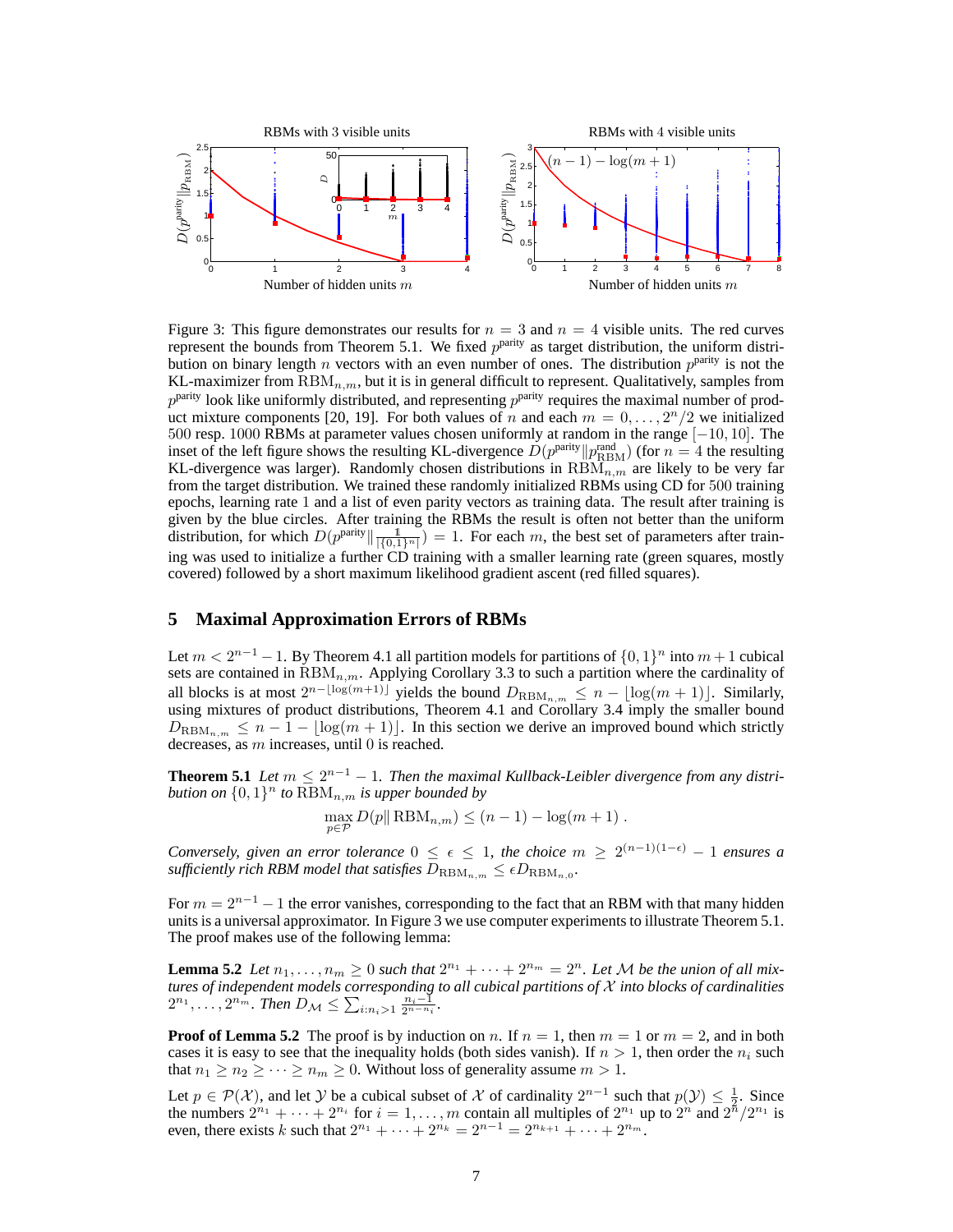Let  $\mathcal{M}'$  be the union of all mixtures of independence models corresponding to all cubical partitions  $\xi = \{X_1, \ldots, X_m\}$  of X into m blocks of cardinalities  $n_1, \ldots, n_m$  such that  $X_1 \cup \cdots \cup X_k = Y$ . In the following, the symbol  $\sum_{i}$  shall denote summation over all indices i such that  $n_i > 1$ . By induction

$$
D(p||\mathcal{M}) \le D(p||\mathcal{M}') \le p(\mathcal{Y}) \sum_{i=1}^{k} \frac{n_i - 1}{2^{n-1 - n_i}} + p(\mathcal{X} \setminus \mathcal{Y}) \sum_{j=k+1}^{m} \frac{n_j - 1}{2^{n-1 - n_j}}.
$$
 (5)

There exist  $j_1 = k + 1 < j_2 < \cdots < j_k < j_{k+1} = m + 1$  such that  $2^{n_i} = 2^{n_{j_i}} + \cdots + 2^{n_{j_{i+1}-1}}$ for all  $i \leq k$ . Note that

$$
\sum_{j=j_i}^{j_{i+1}} \frac{n_j-1}{2^{n-1-n_j}} \le \frac{n_i-1}{2^{n-1}} (2^{n_{j_i}} + \cdots + 2^{n_{j_{i+1}-1}}) = \frac{n_i-1}{2^{n-1-n_i}},
$$

and therefore

$$
\left(\frac{1}{2} - p(\mathcal{Y})\right) \frac{n_i - 1}{2^{n-1} - n_i} + \left(\frac{1}{2} - p(\mathcal{X} \setminus \mathcal{Y})\right) \sum_{j=j_i}^{j_{i+1}-1} \frac{n_j - 1}{2^{n-1} - n_j} \ge 0.
$$

Adding these terms for  $i = 1, \ldots, k$  to the right hand side of equation (5) yields

$$
D(p||\mathcal{M}) \le \frac{1}{2} \sum_{i=1}^{k} \frac{n_i - 1}{2^{n-1-n_i}} + \frac{1}{2} \sum_{j=k+1}^{m} \frac{n_j - 1}{2^{n-1-n_j}},
$$

from which the assertions follow.

**Proof of Theorem 5.1** From Theorem 4.1 we know that  $RBM_{n,m}$  contains the union M of all mixtures of independent models corresponding to all partitions with up to  $m + 1$  cubical blocks. Hence,  $D_{\text{RBM}_{n,m}} \leq D_{\mathcal{M}}$ . Let  $k = n - \lfloor \log(m+1) \rfloor$  and  $l = 2m + 2 - 2^{n-k+1} \geq 0$ ; then  $l2^{k-1} + (m+1-l)2^k = 2^n$ . Lemma 5.2 with  $n_1 = \cdots = n_l = k-1$  and  $n_{l+1} = \cdots = n_{m+1} = k$ implies

$$
D_{\mathcal{M}} \le \frac{l(k-2)}{2^{n-k+1}} + \frac{(m+1-l)(k-1)}{2^{n-k}} = k - \frac{m+1}{2^{n-k}}.
$$

The assertion follows from  $\log(m+1) \le (n-k) + \frac{m+1}{2^{n-k}} - 1$ , where  $\log(1+x) \le x$  for all  $x > 0$  was used.

## **6 Conclusion**

We studied the expressive power of the Restricted Boltzmann Machine model with n visible and  $m$ hidden units. We presented a hierarchy of explicit classes of probability distributions that an RBM can represent. These classes include large collections of mixtures of  $m + 1$  product distributions. In particular any mixture of an arbitrary product distribution and m further product distributions with disjoint supports. The geometry of these submodels is easier to study than that of the RBM models, while these subsets still capture many of the distributions contained in the RBM models. Using these results we derived bounds for the approximation errors of RBMs. We showed that it is always possible to reduce the error to at most  $(n - 1) - \log(m + 1)$ . That is, given any target distribution, there is a distribution within the RBM model for which the Kullback-Leibler divergence between both is not larger than that number. Our results give a theoretical basis for selecting the size of an RBM which accounts for a desired error tolerance.

Computer experiments showed that the bound captures the order of magnitude of the true approximation error, at least for small examples. However, learning may not always find the best approximation, resulting in an error that may well exceed our bound.

#### **Acknowledgments**

Nihat Ay acknowledges support by the Santa Fe Institute.